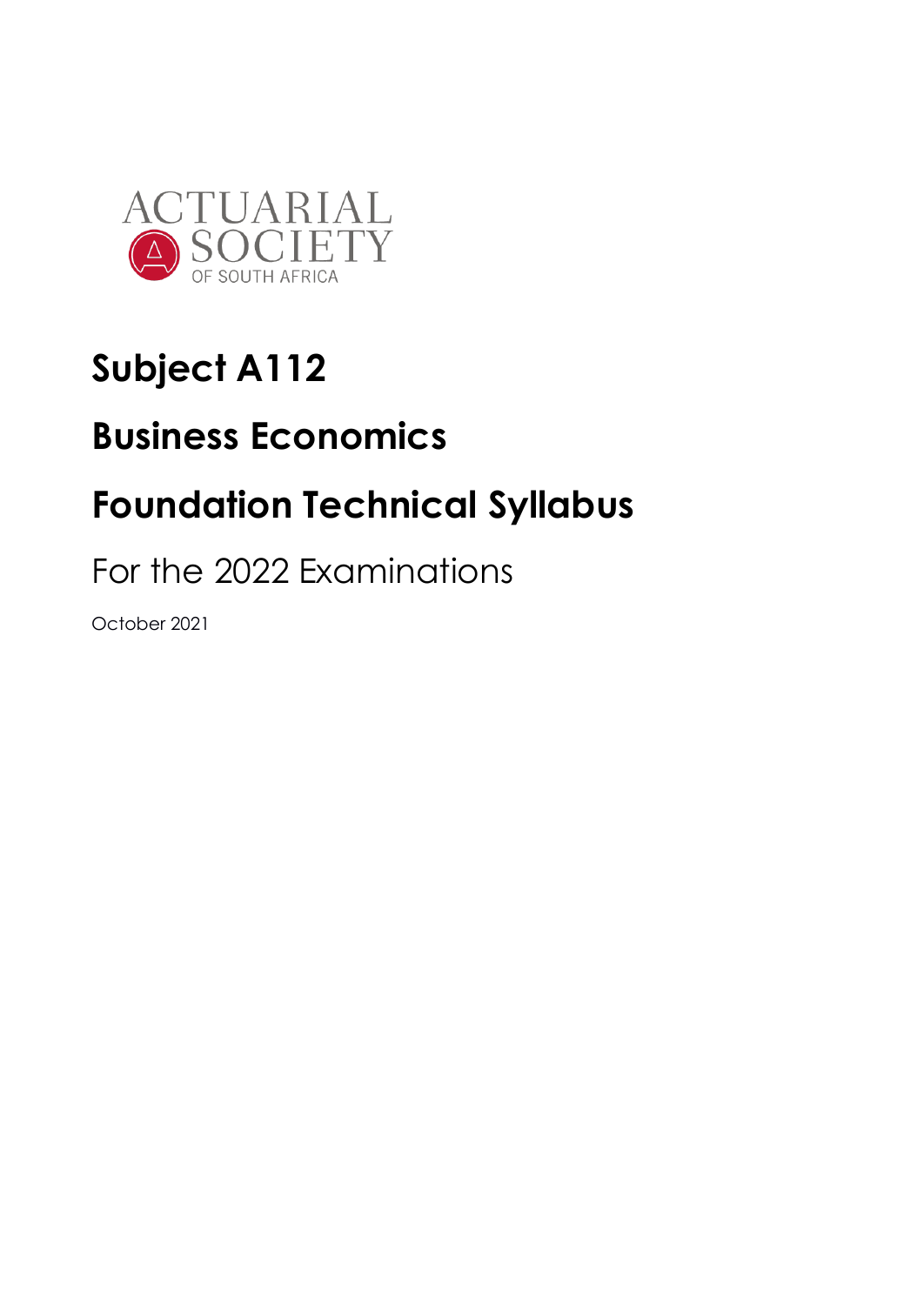## **Aim**

The aim of the Business Economics subject is to introduce students to the core economic principles and how these can be used in a business environment to help decision making and behaviour.

It provides the fundamental concepts of microeconomics that explain how economic agents make decisions and how these decisions interact.

It explores the principles underlying macroeconomics that explain how the economic system works, where it fails and how decisions taken by economic agents affect the economic system.

## **Competences**

On successful completion of this subject, a student will be able to:

- 1. show a systematic knowledge and critical awareness of economic theory in the areas of syllabus covered by the subject.
- 2. apply a range of techniques to solve problems in the areas of syllabus covered by the subject.
- 3. appreciate recent developments and methodologies in economics.
- 4. understand the relevance of economic theory to the business environment and the links between economic theory and its application in business.
- 5. apply basic microeconomic and macroeconomic theory to business problems.

## **Links to other subjects**

- A113 Business Finance
- N111 Foundation Actuarial Professional Practice
- N311 Core Actuarial Professional Practice
- A214 Financial Engineering and Loss Reserving
- A311 Actuarial Risk Management
- F105 Finance and Investment Principles

Other Specialist Principles subjects and all the Specialist Advanced subjects require the use of economic judgement.

## **Syllabus topics**

- 1. Economic models and recent historical applications (10%)
- 2. Microeconomics (45%)
	- behaviour of consumers
	- behaviour of firms
	- behaviour of markets
- 3. Macroeconomics (45%)
	- relationships between governments, markets and firms
	- government policies
	- international trade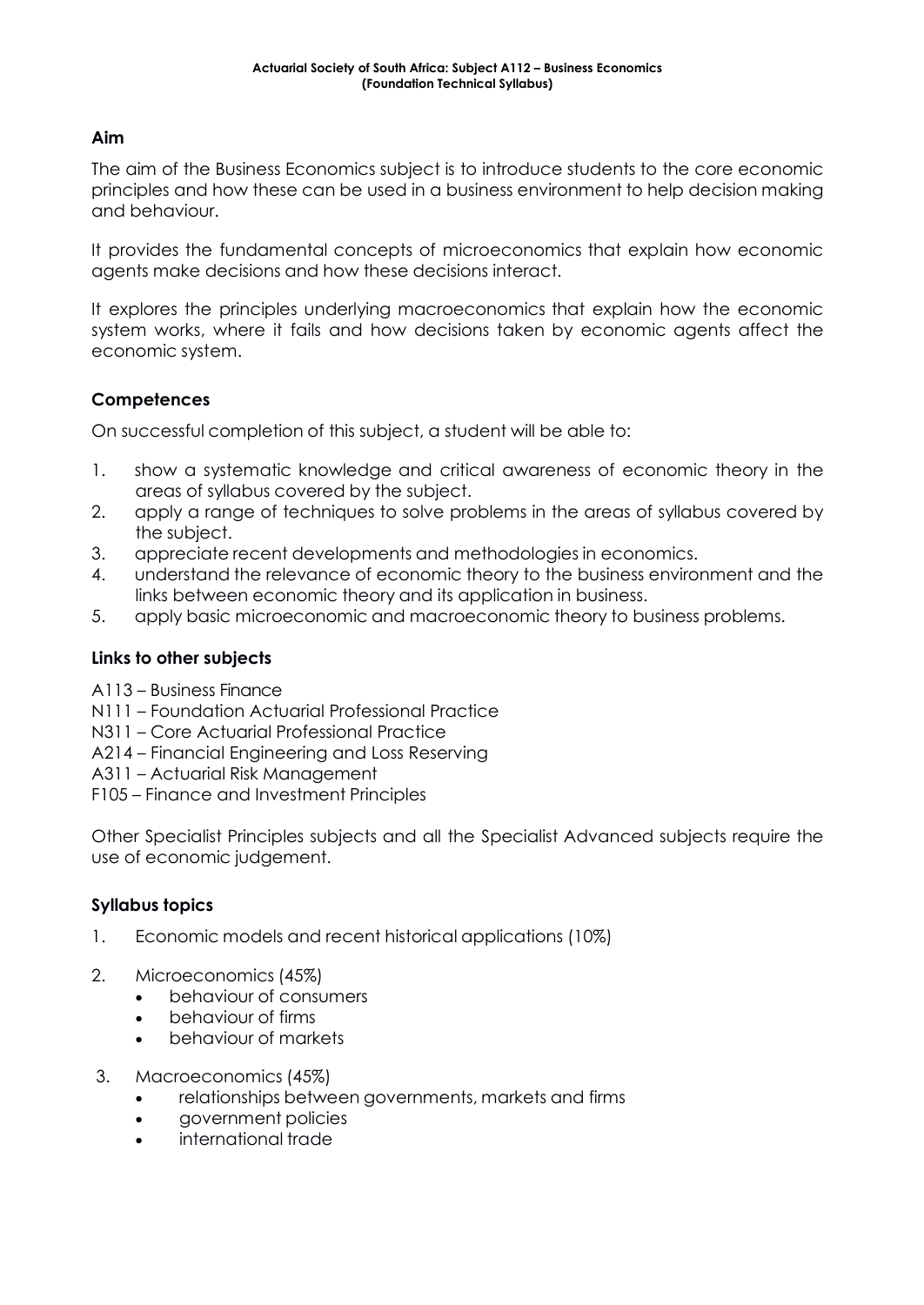These weightings are indicative of the approximate balance of the assessment of this subject between the main syllabus topics, averaged over a number of examination sessions.

The weightings also have a correspondence with the amount of learning material underlying each syllabus topic. However, this will also reflect aspects such as:

- the relative complexity of each topic, and hence the amount of explanation and support required for it.
- the need to provide thorough foundation understanding on which to build the other objectives.
- the extent of prior knowledge which is expected.
- the degree to which each topic area is more knowledge or application based.

## **Skill levels**

The use of a specific command verb within a syllabus objective does not indicate that this is the only form of question which can be asked on the topic covered by that objective. The Examiners may ask a question on any syllabus topic using any of the agreed command verbs, as are defined in the document "Command verbs used in the Associate and Fellowship written examinations".

Questions may be set at any skill level: Knowledge (demonstration of a detailed knowledge and understanding of the topic), Application (demonstration of an ability to apply the principles underlying the topic within a given context) and Higher Order (demonstration of an ability to perform deeper analysis and assessment of situations, including forming judgements, taking into account different points of view, comparing and contrasting situations, suggesting possible solutions and actions and making recommendations).

In the A112 subject, the approximate split of assessment across these three skill types is 40% Knowledge, 45% Application and 15% Higher Order Skills.

## **Detailed syllabus objectives**

## **1. Economic models and recent historical applications (10%)**

- 1.1 Discuss the relevance of economics to the world of business.
	- 1.1.1 Describe what is meant by opportunity cost and scarcity and their relevance to economic choice.
	- 1.1.2 Discuss the core economic concepts involved in choices made by businesses relevant to selection of outputs, inputs, technology, location and competition.
	- 1.1.3 Contrast microeconomics and macroeconomics.
- 1.2 Assess the main strands of economic thinking.
	- Classical
	- Marxian socialism
	- Neo-classical, Keynesian, neo-Keynesian and post-Keynesian
	- Monetarist
	- Austrian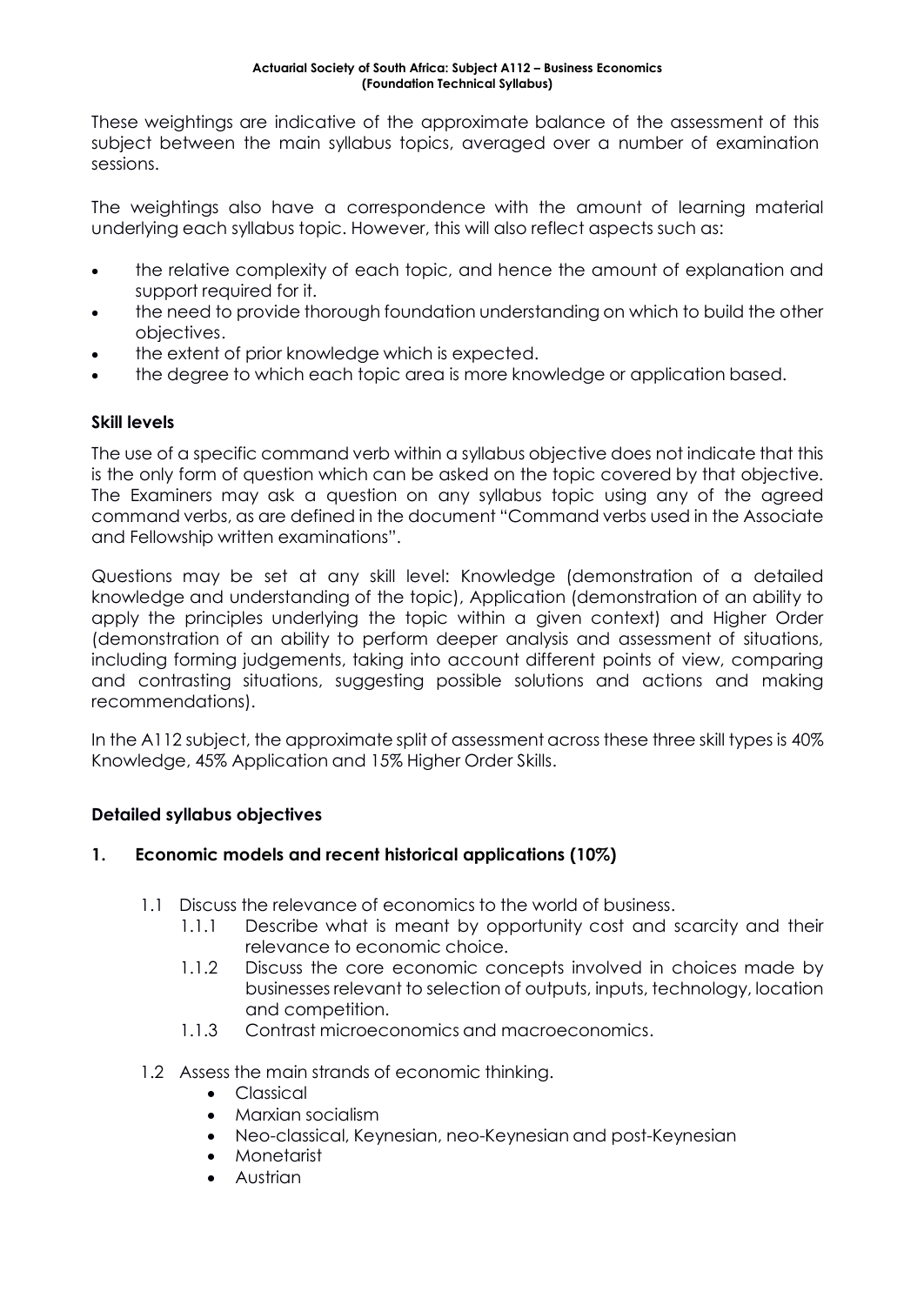- 1.3 Analyse the recent macroeconomic history.
	- 1.3.1 Describe the progress of the world economy since the Great Depression, with a particular focus on:
		- a history of banking crises and irrational behavior
		- consequences of banking crises
	- 1.3.2 Discuss the banking crisis of 2008, the Great Recession and recovery.
	- 1.3.3 Describe the effectiveness of monetary policy in the 2008 financial crisis and the governments' actions to combat recession.
	- 1.3.4 Discuss the aftershocks in Europe following the 2008 financial crisis.
	- 1.3.5 Assess the stimulus-austerity debate and regulatory action after the 2008 crisis.

## **2. Microeconomics – the behaviour of consumers, firms and markets (45%)**

- 2.1 Discuss the workings of competitive markets.
	- 2.1.1 Discuss how the markets operate.
		- Explain the role of the price mechanism in a free market.
		- Discuss the behaviour of firms and consumers in such markets.
	- 2.1.2 Describe the factors which influence the market demand and supply.
	- 2.1.3 Describe and discuss how market equilibrium quantity and price are achieved.
	- 2.1.4 Discuss how markets react to changes in demand and supply.
	- 2.1.5 Define and calculate price and income elasticities of demand and price elasticity of supply.
		- Calculate elasticities of demand using both original and average quantities.
	- 2.1.6 Discuss the factors that affect elasticity.
	- 2.1.7 Explain the effect of elasticity on the workings of markets in the short and long run.
	- 2.1.8 Discuss how firms deal with risk and uncertainty about future market movements.
	- 2.1.9 Describe price expectations and speculation and how price bubbles develop.
- 2.2 Discuss consumer demand and behaviour.
	- 2.2.1 Describe the concept of utility and representation of consumer preferences as indifference curves.
	- 2.2.2 Discuss rational choice and how optimal consumption choice is determined by using indifference curves and budget lines.
	- 2.2.3 Discuss the concepts of rational choice, perfect information and irrational behaviour in behavioural economics.
- 2.3 Discuss the importance of advertising for a firm.
	- 2.3.1 Explain the effects of advertising on sales and demand.
- 2.4 Discuss the production function, costs of production, revenue and profit in order to understand a firm's price and output decisions.
	- 2.4.1 Explain how the production function reflects the relationship between inputs and outputs in the short and long run.
	- 2.4.2 Define average and marginal physical product.
	- 2.4.3 Describe the meaning and measurement of costs and explain how these vary with output in the short and long run.
	- 2.4.4 Define total, average and marginal costs.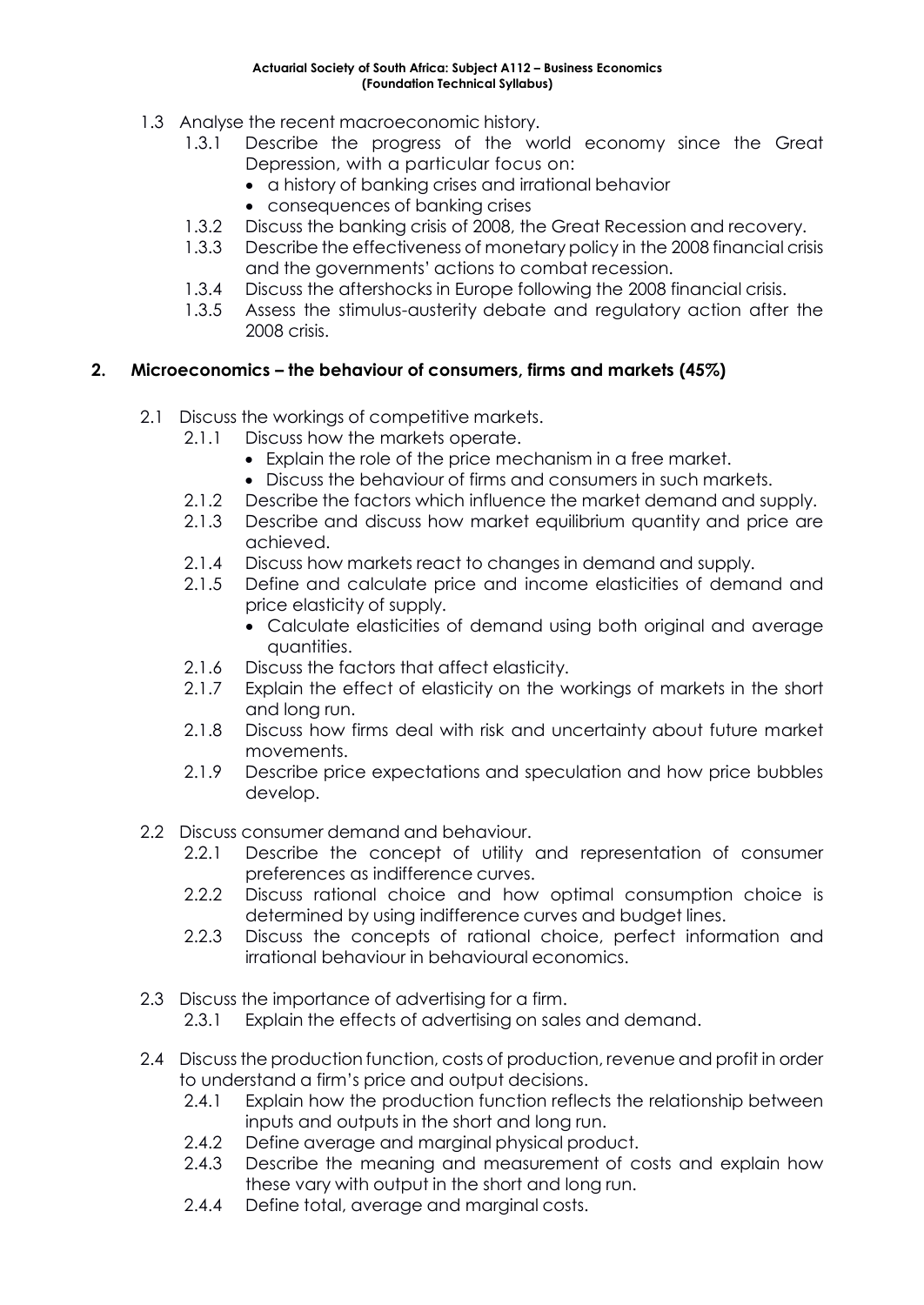- 2.4.5 Describe what is meant by "economies of scale" and explain the reason for such economies and how a business can achieve efficiency in selecting the level of its inputs.
- 2.4.6 Describe revenue and profit and explain how both are influenced by market conditions.
- 2.4.7 Define and calculate average and marginal revenue.
- 2.4.8 Describe how profit is measured and explain how the firm arrives at its profit maximising output.
- 2.4.9 Explain what is meant by the "shut-down" point in the short and long run.
- 2.5 Discuss profit maximisation under perfect competition and monopoly.
	- 2.5.1 Explain what determines the market power of a firm.
	- 2.5.2 Describe the main features of a market characterised by perfect competition.
	- 2.5.3 Explain how output and price are determined in such markets in the short and long run.
	- 2.5.4 Describe how monopolies emerge, how a monopolist selects its profit maximising price and output and how much profit a monopolist makes.
	- 2.5.5 Describe the barriers to entry in an industry and a contestable market and explain how these affect a monopolist's profit.
- 2.6 Discuss profit maximisation under imperfect competition.
	- 2.6.1 Describe the behaviour of firms under monopolistic competition and explain why in this type of market only normal profits are made in the long run.
	- 2.6.2 Describe the main features of an oligopoly and explain how firms behave in an oligopoly.
	- 2.6.3 Discuss what determines competition and collusion of firms in an oligopoly and how the strategic decisions of such firms can be explained by game theory.
	- 2.6.4 Discuss if firms in an oligopoly act in consumers' interests.
- 2.7 Assess various pricing strategies that firms in the financial sector can adopt.
	- 2.7.1 Describe how prices are determined in practice and factors that affect the ability of a firm to determine its prices.
	- 2.7.2 Describe average cost pricing and price discrimination.
	- 2.7.3 Discuss pricing strategy for multiple products and explain how pricing varies with the stage in the life of a product.

#### **3. Macroeconomics – relationships between governments, markets and firms, government policies and international trade (45%)**

- 3.1 Discuss the reasons for government intervention in the market.
	- 3.1.1 Explain and discuss the extent to which businesses meet the interests of consumers and society in general.
	- 3.1.2 Explain in what sense perfect markets are "socially efficient" and why most markets fail to achieve social efficiency.
	- 3.1.3 Explain why externalities can lead to inefficient markets.
	- 3.1.4 Describe the ways in which governments intervene in markets in order to influence business behaviour and explain the drawbacks of such intervention.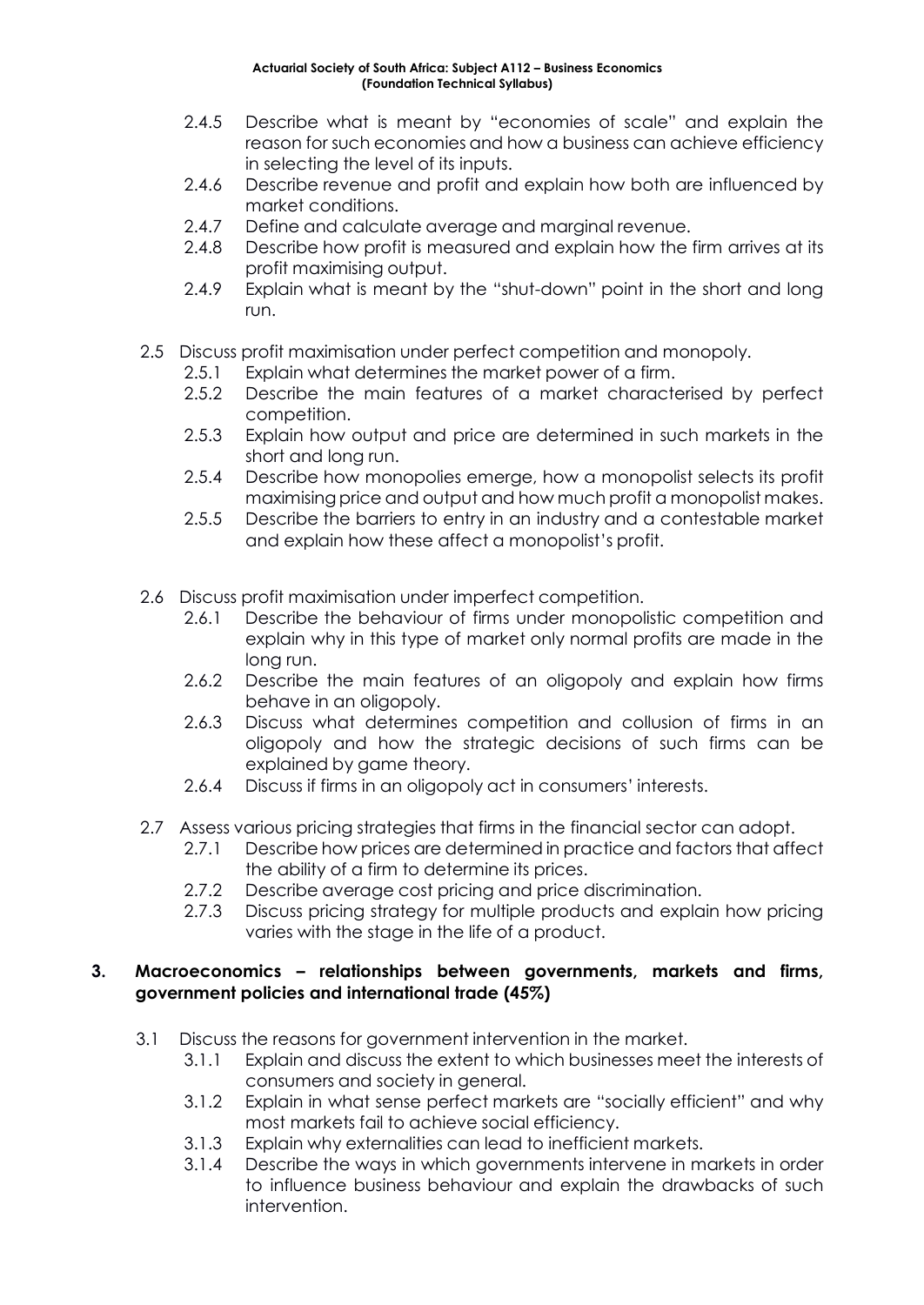- 3.1.5 Explain and discuss whether taxation or regulation could be more useful in correcting markets' shortcomings.
- 3.1.6 Explain why government interventions might not improve market outcomes in practice even if the existence of "marker failures: suggest they can in theory.
- 3.2 Discuss the relationship between the government and the individual firm.
	- 3.2.1 Describe the main targets of "competition policy" and explain the extent to which it is effective.
	- 3.2.2 Explain why a free market fails to achieve the optimal amount of research and development.
	- 3.2.3 Describe the various forms of intervention that the government can undertake in order to encourage technological advancement and innovation.
- 3.3 Discuss globalisation and multinational business.
	- 3.3.1 Describe what is meant by globalisation and its impact on business.
	- 3.3.2 Explain what is driving the process of globalisation and whether the world benefits from globalisation of business.
- 3.4 Discuss the importance of international trade.
	- 3.4.1 Describe the growth of international trade and its benefits to countries and firms.
	- 3.4.2 Explain the advantages of specialisation.
	- 3.4.3 Discuss the arguments for trade restriction and protection of domestic industries.
	- 3.4.4 Explain the role of the World Trade Organisation (WTO) in international trade.
- 3.5 Discuss the macroeconomic environment of business.
	- 3.5.1 Describe the main macroeconomic variables that governments seek to control.
	- 3.5.2 Explain what determines the level of economic activity and hence the overall business climate.
	- 3.5.3 Describe the effect on business output if a stimulus is given to the economy.
	- 3.5.4 Contrast actual and potential growth.
	- 3.5.5 Describe the factors that determine economic growth and explain the reasons for differences in different nations' growth rates.
	- 3.5.6 Discuss the relationship between economic growth and environmental sustainability.
	- 3.5.7 Describe why economies experience periods of boom followed by periods of recession and explain factors which influence the length and magnitude of the phases of a business cycle.
	- 3.5.8 Describe the causes and costs of unemployment and how unemployment relates to the level of business activity.
	- 3.5.9 Discuss the determination of the price level in the economy by the interaction between aggregate supply and aggregate demand in a simple AS-AD model.
	- 3.5.10 Describe the causes and costs of inflation and how inflation relates to the level of business activity.
	- 3.5.11 Explain what is meant by GDP and describe how it is measured.
	- 3.5.12 Discuss the representation of the economy as a simple model of the circular flow of income.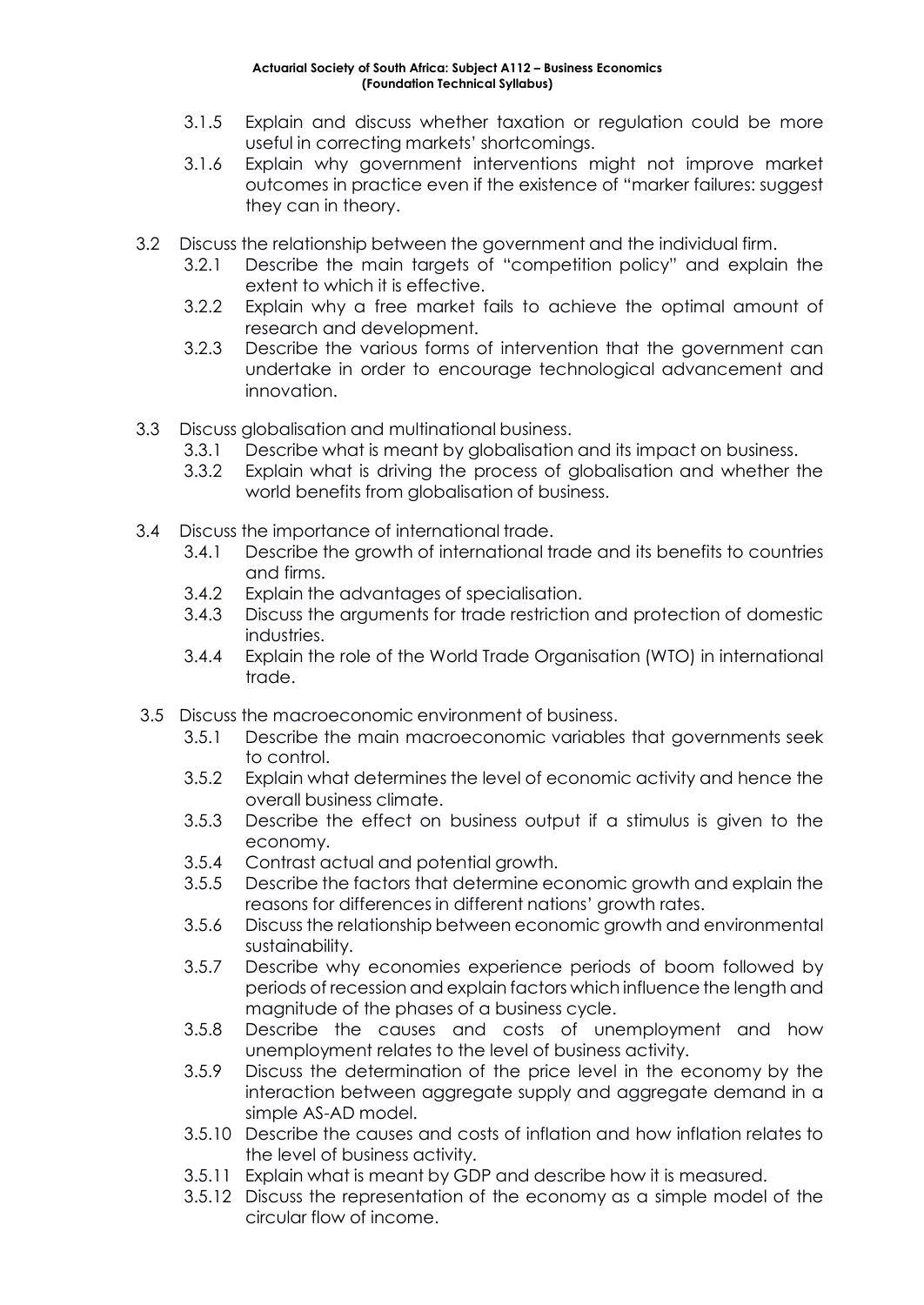- 3.6 Discuss what is meant by the balance of payments and how exchange rates are determined.
	- 3.6.1 Describe what is meant by "the balance of payments" and how trade and financial movements affect it.
	- 3.6.2 Explain how exchange rates are determined and how changes in exchange rates affect business.
	- 3.6.3 Explain the relationship between the balance of payments and exchange rates.
	- 3.6.4 Discuss the advantages and disadvantages of fixed and floating exchange rates.
	- 3.6.5 Explain how governments and/or central banks seek to influence exchange rates.
	- 3.6.6 Describe the implications of such actions for other macroeconomic policies and for business.
	- 3.6.7 Describe the purpose and examine the effectiveness of monetary union and single currencies, with reference to the European Economic and Monetary Union, the Exchange Rate Mechanism and the creation of a single currency.
- 3.7 Discuss the role of money and interest rates in the economy.
	- 3.7.1 Describe the function of money.
	- 3.7.2 Describe what determinesthe amount of money in the economy, what causes it to grow and what is the role of banks in this process.
	- 3.7.3 Discuss the concept of the money multiplier in the real world.
	- 3.7.4 Describe how interest rates are determined.
	- 3.7.5 Explain the relationship between money and interest rates.
	- 3.7.6 Explain why central banks play a crucial role in the functioning of economies.
	- 3.7.7 Describe how a change in the money supply and/or interest rates affects the level of business activity.
- 3.8 Discuss the role, structure and stability of the financial system.
	- 3.8.1 Describe the functions of the financial sector.
	- 3.8.2 Distinguish between the functions of investment funds, banks and insurance companies/pension funds.
	- 3.8.3 Describe the different ways banks and insurance companies can be exposed to credit risk and liquidity risks through.
		- bank loans
		- corporate bonds
		- securitisation (which can be owned by the non-bank sector)
		- syndicated loans
		- credit derivatives
	- 3.8.4 Discuss why the banking sector is more likely to be exposed to systematic risk than the non-bank financial sector.
	- 3.8.5 Describe how financial innovation could lead to some functions of the banking sector being performed by non-banks.
	- 3.8.6 Describe the basic principles om which Islamic finance is based.
	- 3.8.7 Describe the features of one Islamic finance product and compare its features to principles of Islamic finance.
- 3.9 Discuss what determines the level of business activity and how it affects unemployment and inflation.